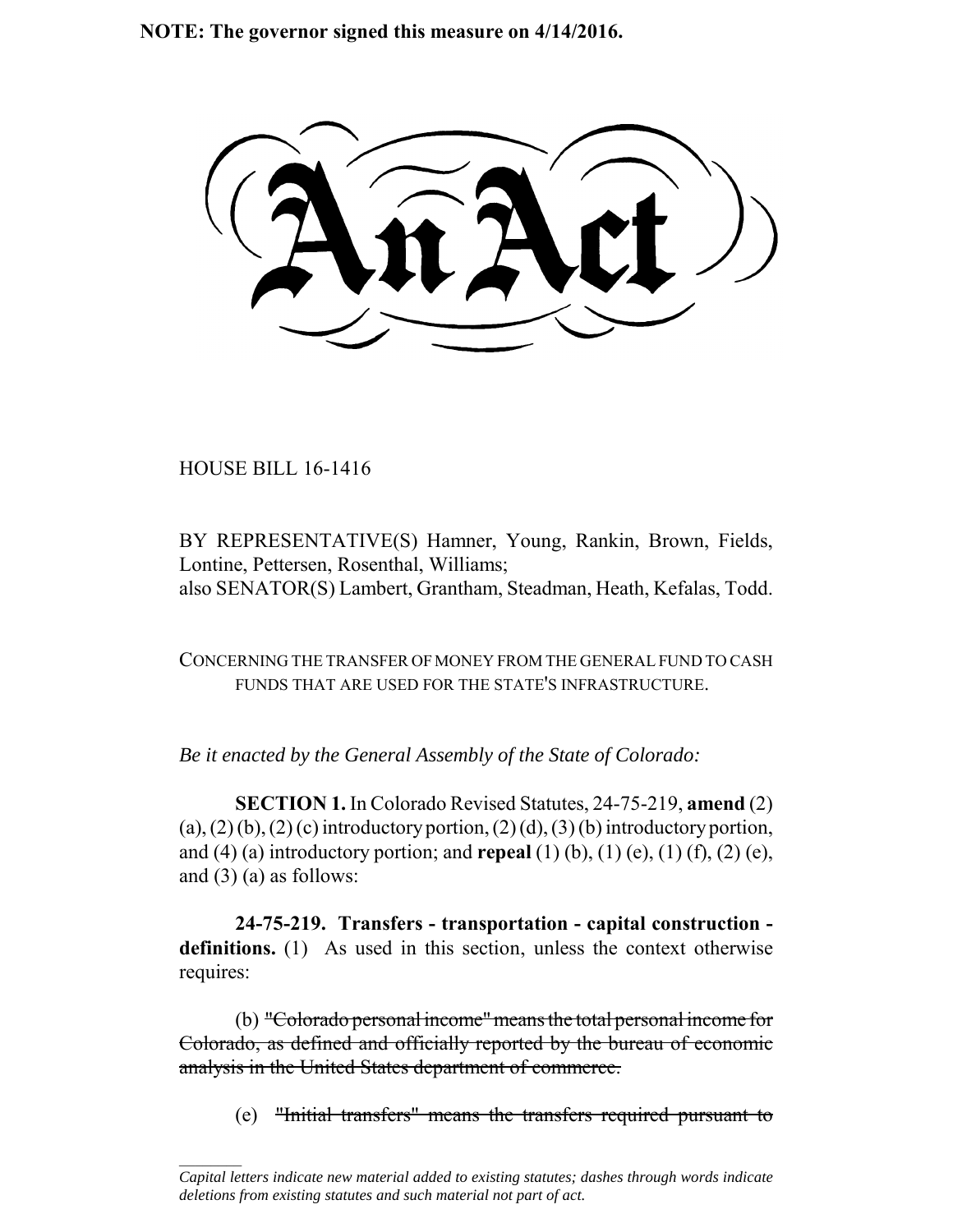paragraph (a) of subsection (2) of this section.

(f) "Personal income trigger" means an increase in annual Colorado personal income from one calendar year, starting with 2011, to the next calendar year thereafter by an amount equal to five percent or more.

(2) (a) Except as otherwise set forth in paragraph (e) of this subsection  $(2)$ , for the state fiscal year  $2012-13$ , ON JUNE 30, 2016, the state treasurer shall transfer: from the general fund to the:

(I) ONE HUNDRED NINETY-NINE MILLION TWO HUNDRED THOUSAND DOLLARS FROM THE GENERAL FUND TO THE highway users tax fund; an amount equal to two percent of the total general fund revenues for such state fiscal year; and

(II) FORTY-NINE MILLION EIGHT HUNDRED THOUSAND DOLLARS FROM THE GENERAL FUND TO THE capital construction fund. an amount equal to one-half of one percent of the total general fund revenues for such state fiscal year.

(b) Except as otherwise set forth in paragraph  $(e)$  of this subsection (2), for the state fiscal year 2013-14, ON JUNE 30, 2017, the state treasurer shall transfer: from the general fund to the:

(I) ONE HUNDRED FIFTY-EIGHT MILLION DOLLARS FROM THE GENERAL FUND TO THE highway users tax fund; an amount equal to two percent of the total general fund revenues for such state fiscal year; and

(II) FIFTY-TWO MILLION SEVEN HUNDRED THOUSAND DOLLARS FROM THE GENERAL FUND TO THE capital construction fund. an amount equal to one-half of one percent of the total general fund revenues for such state fiscal year.

(c) Except as otherwise set forth in paragraph (e) of this subsection (2), For each state fiscal year from 2014-15 STATE FISCAL YEAR 2017-18 through the state fiscal year  $2016-17$  YEAR 2019-20, the state treasurer shall transfer from the general fund to the:

(d) For each state fiscal year after the last state fiscal year in which a transfer is required to be made pursuant to paragraph (c) of this

PAGE 2-HOUSE BILL 16-1416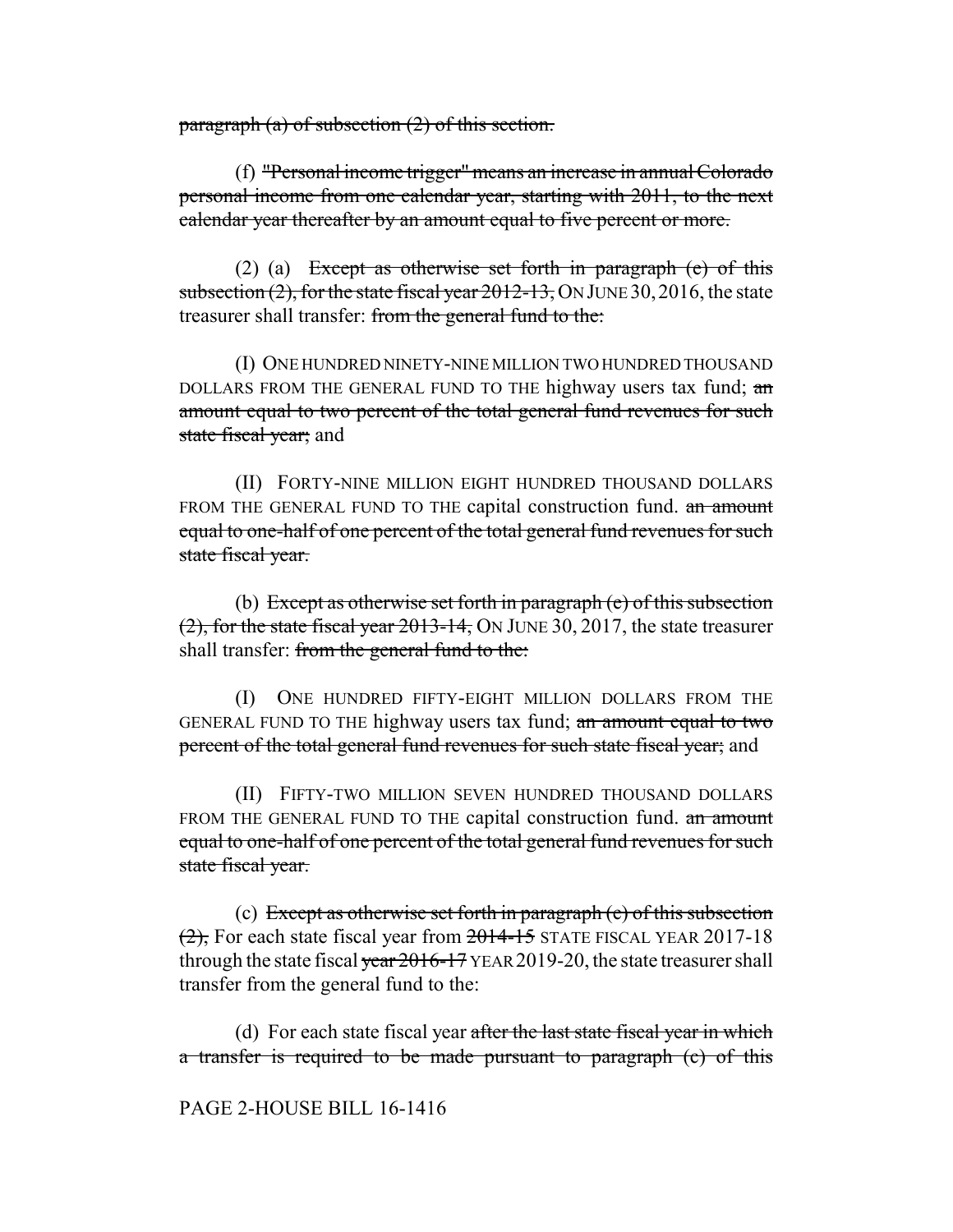subsection  $(2)$  BEGINNING ON OR AFTER JULY 1, 2020, the general assembly may appropriate or transfer, in its sole discretion, moneys from the general fund to the highway users tax fund, the capital construction fund, or both funds.

(e) (I) The initial transfers are suspended until the personal income trigger occurs. The initial transfers shall be made in the first state fiscal year that begins after the personal income trigger occurs.

(I.5) For purposes of determining whether the personal income trigger occurs, the following estimates reported by the bureau of economic analysis in the United States department of commerce are used:

(A) For the later calendar year, the first available estimate reported by the bureau after the end of the calendar year; and

(B) For the earlier calendar year, the revised estimate that is available at the same time as the estimate set forth in sub-subparagraph  $(A)$ of this subparagraph  $(1.5)$ .

(II) The transfers required pursuant to paragraphs  $(b)$  and  $(c)$  of this subsection (2) shall each be suspended by the same number of state fiscal years that the initial transfers are suspended pursuant to subparagraph (I) of this paragraph (e).

 $(3)$  (a) Except as otherwise set forth in subsection (4) of this section, the transfers required pursuant to paragraph  $(a)$  of subsection  $(2)$  of this section shall be made as follows:

(I) On April 15 of the state fiscal year in which the transfers are required, eighty percent of the total amounts that are required to be transferred to the highway users tax fund and the capital construction fund for such state fiscal year, which amounts shall be based on the most recent revenue estimate prepared by the legislative council staff that is available at the time of the transfers, shall be transferred to the respective funds.

(II) On the date during the state fiscal year on which the state controller distributes the comprehensive annual financial report of the state, the state treasurer shall transfer an amount equal to the differences between the actual amounts required to be transferred to the funds and the estimated

## PAGE 3-HOUSE BILL 16-1416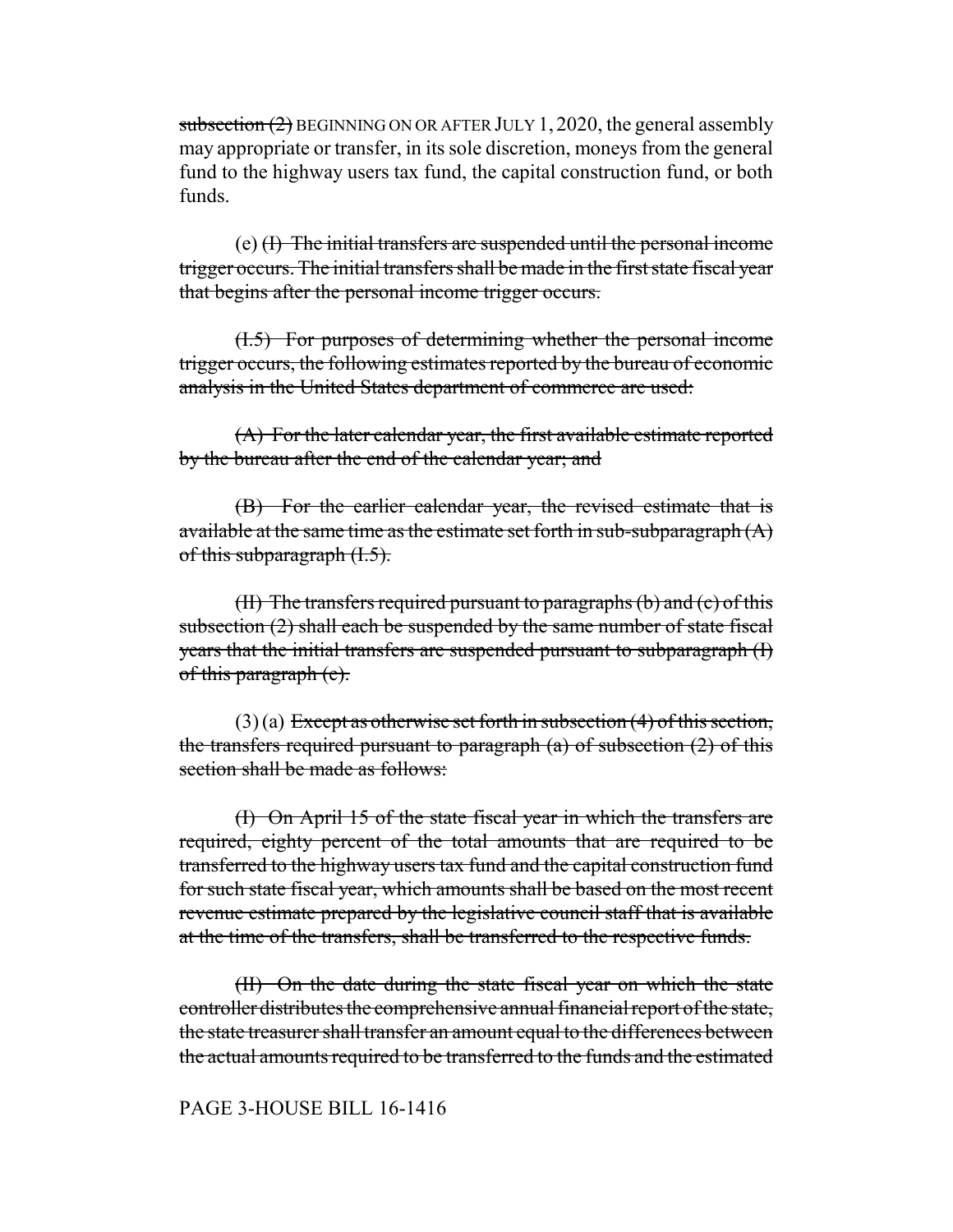amounts previously transferred pursuant to subparagraph (I) of this paragraph (a).

(b) Except as otherwise set forth in subsection (4) of this section, the transfers required pursuant to paragraphs (b) and PARAGRAPH (c) of subsection (2) of this section shall be made as follows:

(4) (a) For any state fiscal year for which there are excess state revenues that are required to be refunded pursuant to section 20 of article X of the state constitution, the quarterly and year-end amounts that are required to be transferred to the funds pursuant to PARAGRAPH (b) OF subsection (3) of this section shall: